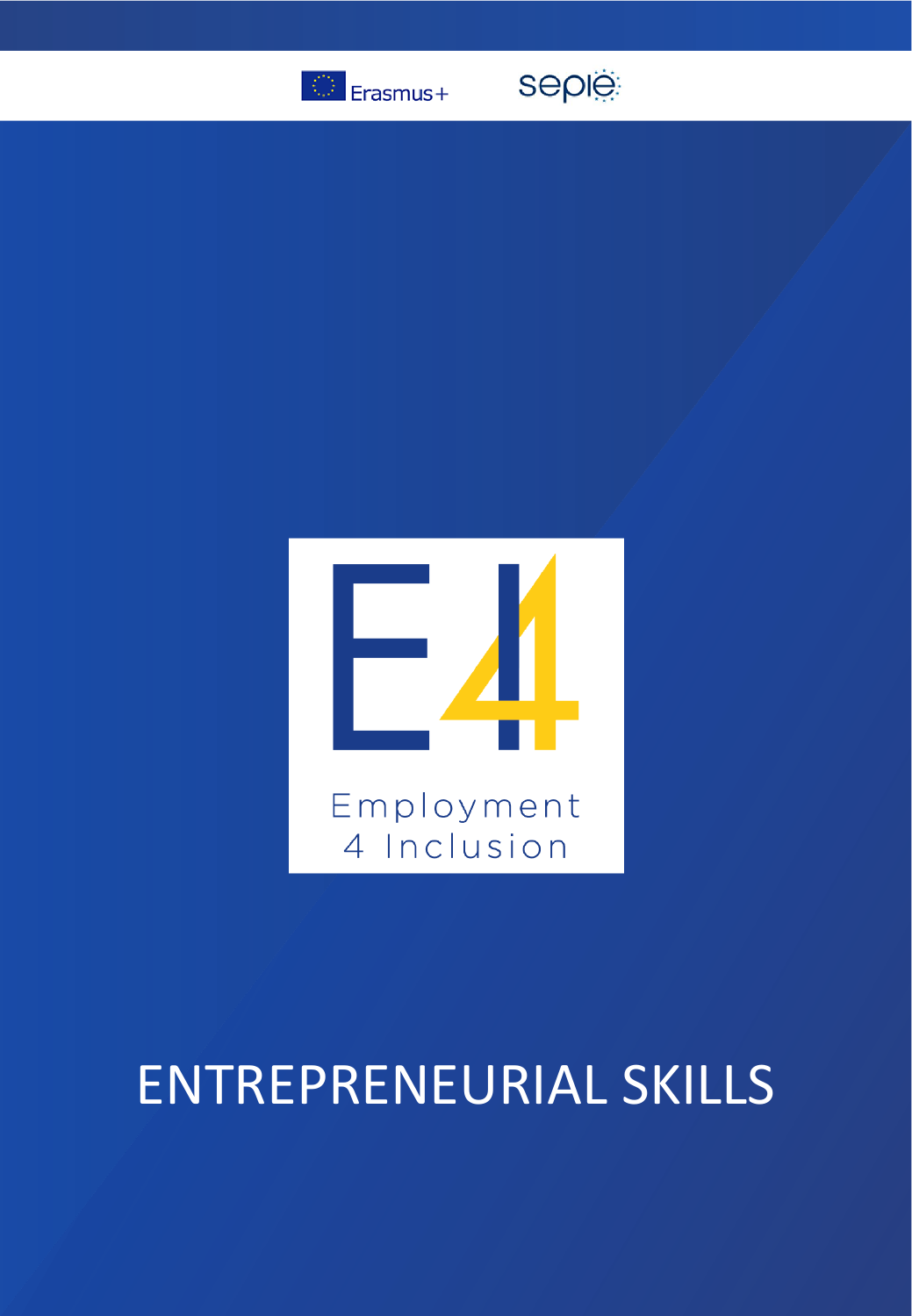#### Title: **A FUTURE SELF-REFLECTION? LIVING THE DAILY LIFE AS AN ENTREPRENEUR**  Type of resource: Activity Country: France Language: English

### **Short Description**

This good practice is settled on the grounds of beneficiaries' experiences, that have shaped their character and usual response to stressful times which are vital, since the coping mechanism are an asset when directing a business. The activity is designed as questions based on the entrepreneur's daily life. The activity should be answered in groups, as the multiple experiences will enrich the vision of the future entrepreneur, and with the presence of a mentor as difficult experiences will be discussed. After each question, a context is given to provide the mentor with a deeper understanding of the activity.

Webpage: <https://neilpatel.com/es/blog/no-estas-hecho-para-ser-emprendedor/>

| Title: PUTTING THE FEET ON (THE ENTREPRENEUR) GROUND |  |
|------------------------------------------------------|--|
| Type of resource: Activity                           |  |
| Country: France                                      |  |
| Language: English                                    |  |

# **Short Description**

This good practice dealing with entrepreneurship is most effective if the beneficiary has a business idea already, otherwise most of the proposals will be pointless.

This activity starts contextualizing what the business will have to face (what should be highlighted, what should be solved and what are the external limitations and chances) through SWOT analysis. Beneficiaries should put their feet on the ground and describe their business idea honestly. After achieving this, they should prioritize what's needed to be done. Building a business plan should take time and resources to be as clear as possible. The SWOT analysis is a tool that provides a clear analysis about the inside and outside chances and difficulties that the entrepreneur will have to reinforce or face in order to have success.

[Webpage: https://www.dummies.com/business/start-a-business/business](https://www.dummies.com/business/start-a-business/business-plans/how-to-conduct-a-swot-analysis-for-your-business-plan/)plans/how-to-conduct-a-swot-analysis-for-your-business-plan/